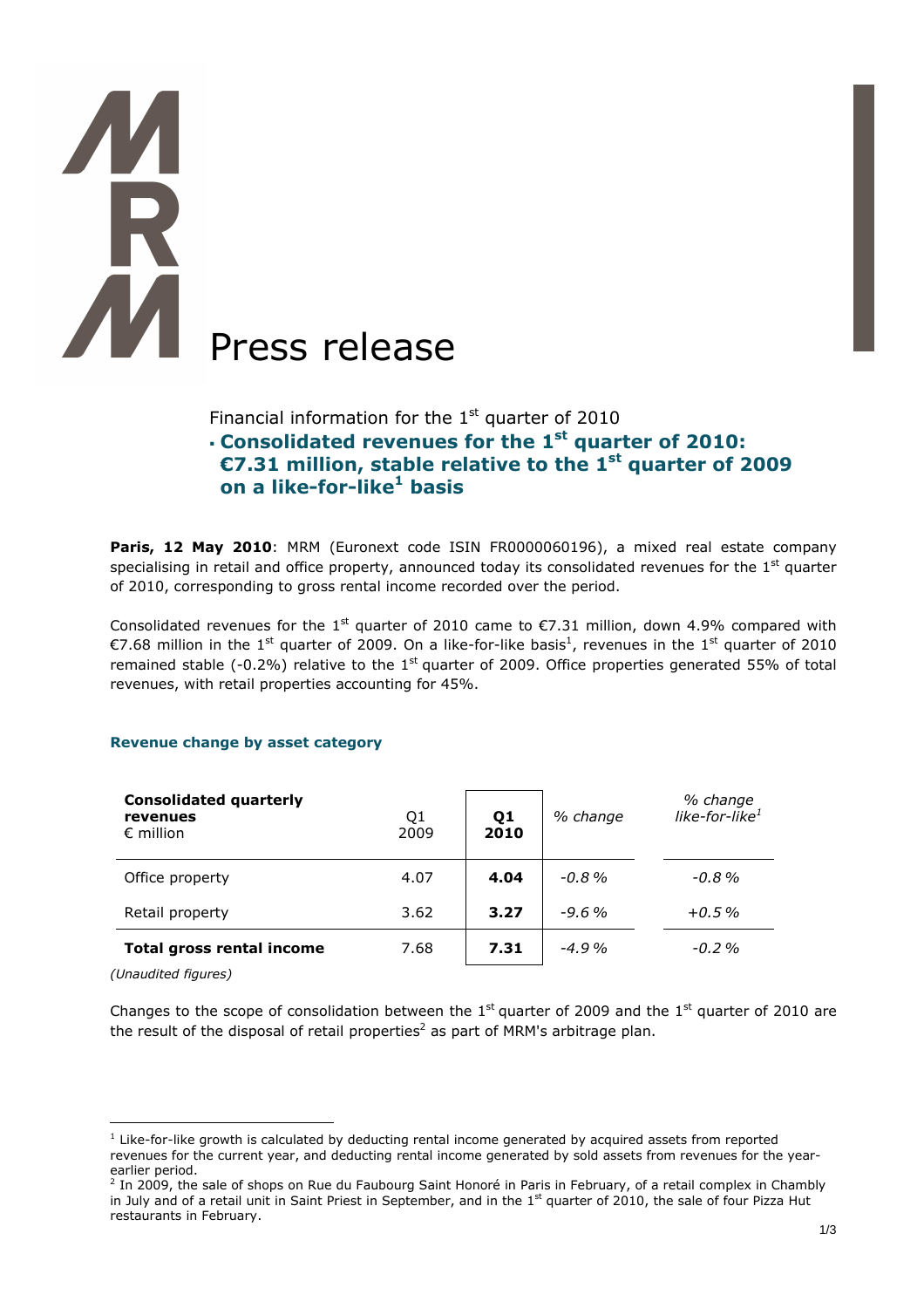On a like-for-like basis, revenues generated by **office property** amounted to  $\epsilon$ 4.04 million in the 1<sup>st</sup> quarter of 2010, down 0.8% compared with the 1<sup>st</sup> quarter of 2009. This decline is due to i) the early renewal of ERDF leases in Rueil and Puteaux for a firm period of seven years, which resulted in the revision of rents, and ii) the departure of the Cap Cergy tenant in February 2009. In the meantime, revenues benefited notably from the completion of rental value-enhancement of the building on Rue de la Brêche aux Loups in Paris, as well as from the opening of the Habitat store within the Carré Vélizy mixed-use complex.

Revenues from the **retail property** portfolio amounted to €3.27 million, an increase of 0.5% like-forlike compared with the  $1<sup>st</sup>$  quarter of 2009. MRM was negatively impacted by the fall in the Cost Construction Index as of the  $2<sup>nd</sup>$  quarter of 2009, as well as by the impact of the vacating of retail space, in particular for the redevelopment of Galerie du Palais in Tours. These factors were offset by new leases<sup>3</sup> coming into effect at a number of properties including the shopping mall of Carrefour hypermarket in Ecole Valentin and Marques Avenue A6 outlet center.

Stabilised assets accounted for 87% of revenues for the  $1<sup>st</sup>$  quarter of 2010 and value-added opportunities accounted for 13%, compared with 72% and 28% respectively in the  $1<sup>st</sup>$  quarter of 2009. This is mainly due to the completion of three value-enhancement programmes in 2009 and transfers<sup>4</sup> of assets at the end of December 2009 between the portfolios of stabilised assets and value-added opportunities.

# **Key events of the quarter**

In the 1st quarter of 2010, eight new leases<sup>3</sup> were signed representing a total annual rental income of €0.5 million. Three of these leases, corresponding to an annual rental of €0.3 million, took effect during the period.

Redevelopment works at Galerie du Palais, a shopping center of a total of 6,500 sqm in the heart of the city of Tours, began in February and are due to be completed in the  $3<sup>rd</sup>$  quarter of 2010. Redeveloped premises will be tenanted notably by the La Grande Récré and Fuxia chains.

# **Update on the arbitrage plan**

During the 1<sup>st</sup> quarter of 2010, MRM sold four freehold properties operated as Pizza Hut restaurants in the Paris region for a total excluding transfer taxes of €6.5 million.

At the end of the  $1<sup>st</sup>$  quarter in April 2010, reiteration of the preliminary agreement to sell the retail property in Brétigny-sur-Orge for a total excluding transfer taxes of €2.4 million brought the total amount of disposed assets to date to €31.6 million.

These asset sales fall within the framework of the arbitrage programme announced in February 2009. Discussions currently under way concerning the sale of other properties support the target of total asset sales of €120 million at end-December 2010.

# **Financial position and outlook**

 $\overline{a}$ 

On 20 April 2010, MRM announced the refinancing of a portfolio of retail properties allowing for the repayment of €93.7 million of debt maturing in April 2010. The new loan taken out with SaarLB represents a total of €91.2 million, most of which matures in 2015. This major transaction

 $3$  New leases or renewals under improved terms.

<sup>4</sup> Les Halles in Amiens, Marques Avenue A6 in Corbeil-Essonnes and Carré Vélizy in Vélizy-Villacoublay are now included in the portfolio of stabilised assets, while the two buildings making up the Cap Cergy complex currently under construction have been put together in the value-added opportunities category.